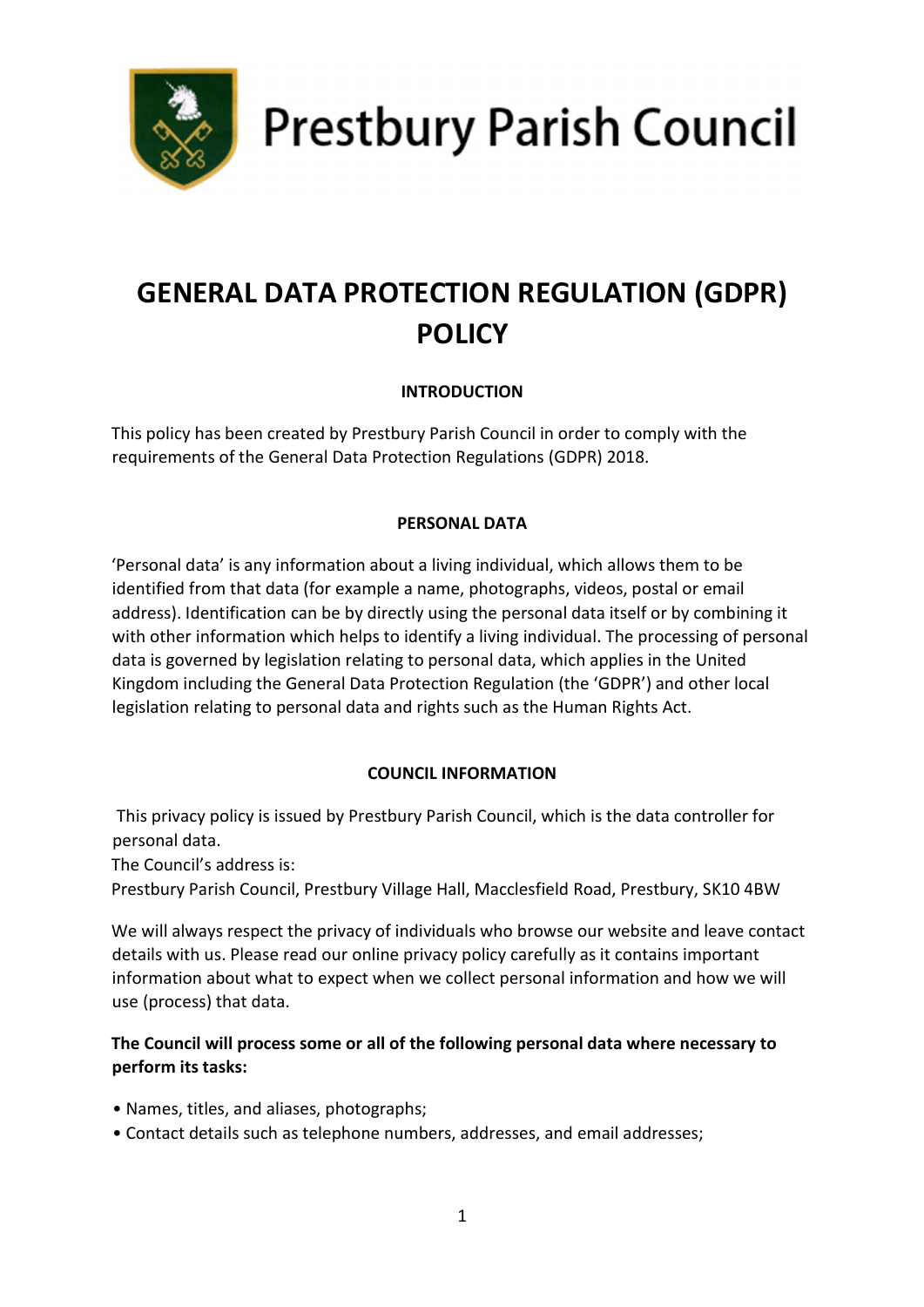## The council will comply with data protection law. This says that the personal data we hold about anyone must be:

- Used lawfully, fairly and in a transparent way.
- Collected only for valid purposes that we have clearly explained to the individual or individuals concerned and not used in any way that is incompatible with those purposes.
- Relevant to the purposes we have told the individual/s about and limited only to those purposes.
- Accurate and kept up to date.
- Kept only as long as necessary for the purposes we have indicated.
- Kept and destroyed securely including ensuring that appropriate technical and security measures are in place to protect personal data, to protect personal data from loss, misuse, unauthorised access and disclosure.

#### We use personal data for some or all of the following purposes:

- To deliver public services including gaining an understanding of a person's needs in order to provide the services that they have requested and an understanding of what we can do for that person and in order to inform them of other relevant services;
- To confirm a person's or people's identity in order to provide some services;
- To contact a person or people by post, email, telephone;
- To prevent and detect fraud and corruption in the use of public funds and where necessary for the law enforcement functions;
- To enable us to meet all legal and statutory obligations and powers including any delegated functions;
- To promote the interests of the Council;
- To maintain our own accounts and records;
- To seek the views, opinions or comments of individuals or households;
- To notify individuals or households of changes to our facilities, services, events and staff, councillors and role holders;
- To send communications which have been requested and that may be of interest to individuals or households. These may include information about campaigns, appeals, other new projects or initiatives;
- To process relevant financial transactions including grants and payments for goods and services supplied to the Council

#### What is the legal basis for processing your personal data?

The Council has always required a legal basis to processing personal data. The General Data Protection Regulations include five lawful bases for local (Town and Parish) councils. It is possible for more than one to apply at the same time. The five bases are as follows: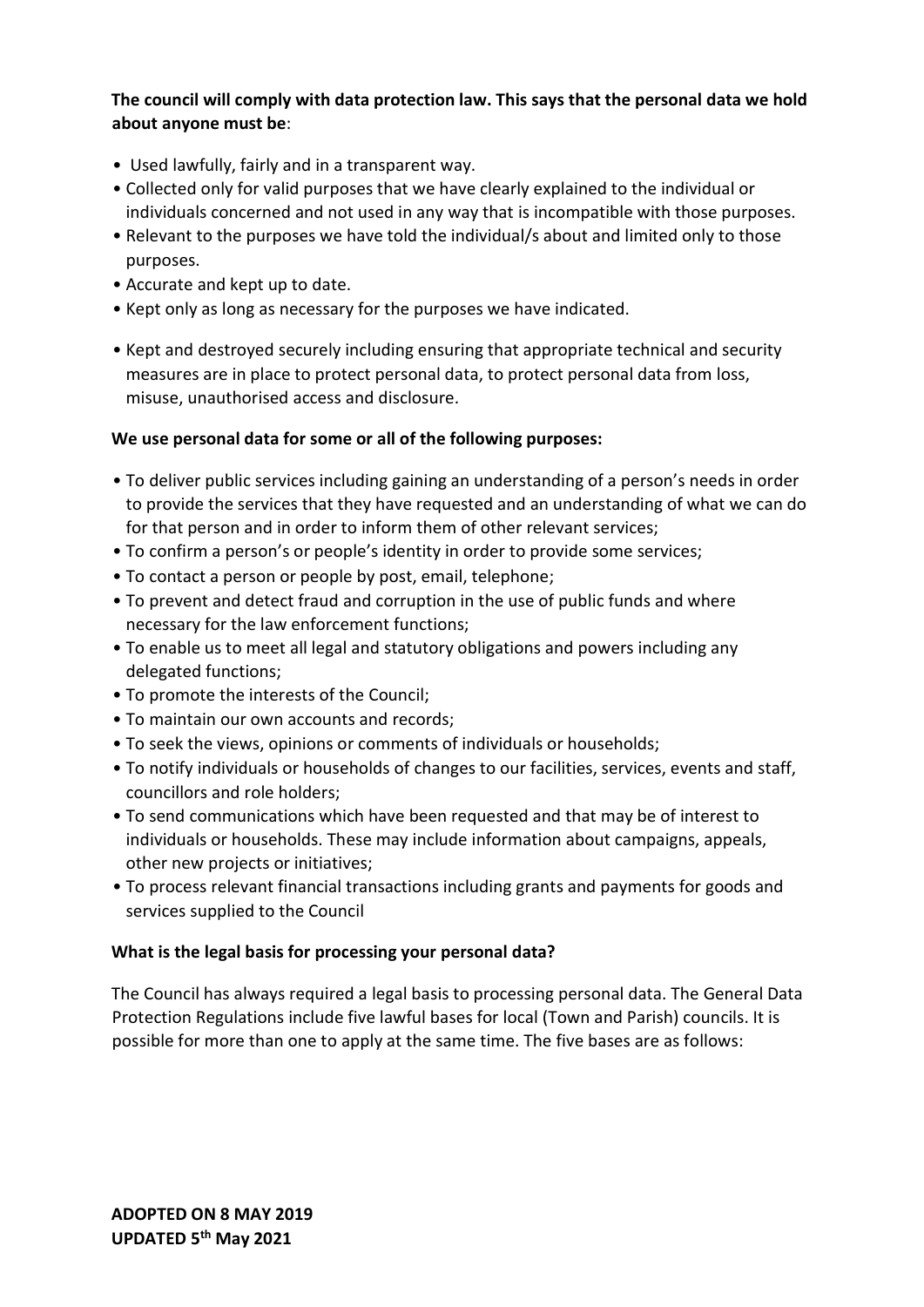- Compliance with legal obligation: The Parish Council is a public authority and has certain powers and duties. Most of people's personal data is processed for compliance with a legal obligation which includes the discharge of the Council's statutory functions and powers. Sometimes when exercising these powers or duties it is necessary to process personal data of residents or people using the Council's services. We will always take into account your interests and rights. This privacy policy sets out the rights of individuals and households and the Council's obligations in detail. • Contractual necessity: We may also process personal data if it is necessary for the performance of a contract with an individuals, household or company, or to take steps to enter into a contract.
- Consent: Sometimes the use of personal data requires the consent of an individual or household. On these occasions we will first seek to obtain that consent.
- Vital interests: It is possible to process personal information to protect an individual without their consent e.g. in a life or death situation where emergency contact information is needed.
- Public Interest: When the Parish Council is acting in the public interest, personal data may be processed if it is necessary to undertake the tasks.

#### SHARING INFORMATION

The council will implement appropriate security measures to protect personal data. This section of the privacy policy provides information about the third parties with whom the Council will share your personal data. These third parties also have an obligation to put in place appropriate security measures and will be responsible to you directly for the manner in which they process and protect your personal data. It is likely that we will need to share your data with some or all of the following (but only where necessary):

#### Other potential data controllers –

- Cheshire East Council
- Contractors of Prestbury Parish Council

We may need to share personal data we hold with them so that they can carry out their responsibilities to Prestbury Parish Council. If we work together for a joint purpose that involves the use of personal data, we are joint data controllers. This means those involved are all responsible to the individual or individuals involved for how their data is processed. If there is no joint purpose, then each data controller is independent and is individually responsible to the individual or individuals concerned.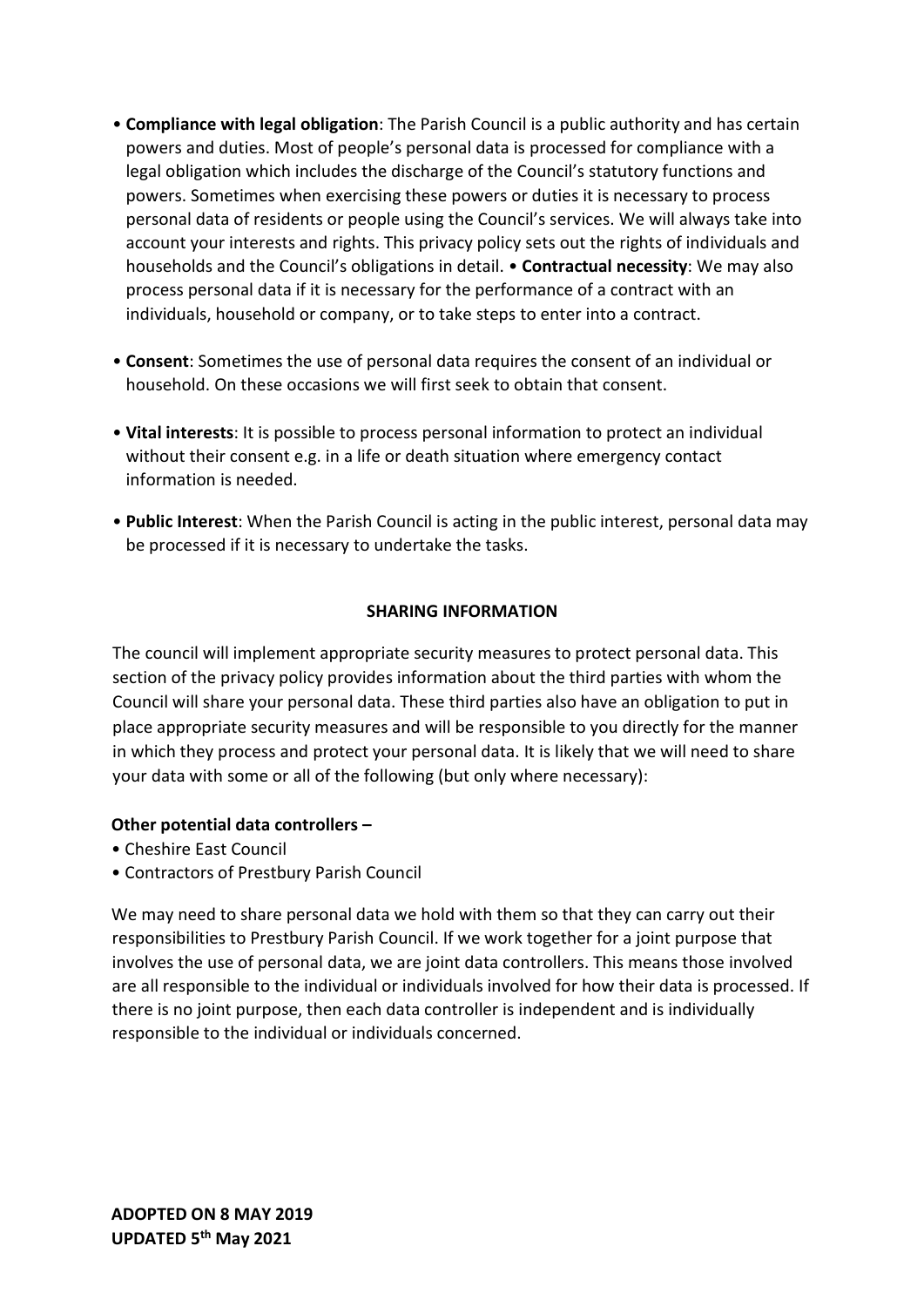#### RETENTION INFORMATION

We will keep some records permanently if we are legally required to do so. We may keep some other records for an extended period of time. For example, it is current best practice to keep financial records for a minimum period of 8 years to support HMRC audits or provide tax information. We may have legal obligations to retain some data in connection with our statutory obligations as a public authority. The Council is permitted to retain data in order to defend or pursue claims. In some cases, the law imposes a time limit for such claims (for example 3 years for personal injury claims or 6 years for contract claims). We will retain some personal data for this purpose as long as we believe it is necessary to be able to defend or pursue a claim. In general, we will endeavour to keep data only for as long as we need it. This means that we will delete it when it is no longer needed.

#### YOUR RIGHTS

 Individuals have the following rights with respect to their personal data. When exercising any of the rights listed below, in order to process a request from an individual, we may need to verify that person's identity for their own security. In such cases we will need the individual to respond with proof of their identity before the individual exercises these rights.

## The right to be informed e.g. through this policy

The right to access personal data we hold. At any time a person can request the data we hold on them as well as why we have it, who has access to it and where it was obtained from. We will respond to requests within one month of receiving them. There is no charge for the first request.

The right of a person to correct and update the personal data we hold on them. If the data we hold on an individual is out of date, incomplete or incorrect that person can inform us and we will update it.

The right of a person to have their personal data erased if they feel we should no longer be using it or are using it unlawfully. When the Council receives such a request we will then either confirm that it has been deleted or explain why it cannot be deleted. e.g. because we need it to comply with a legal obligation.

The right of a person to object to the processing of their personal data or to restrict it to certain purposes only. An individual can ask us to stop processing their data or ask us to restrict what we do with it. When we receive their request we will let them know if we are able to comply or if we have a legal obligation to continue.

The right of a person to data portability – An individual can request that we transfer data to another controller. Where this is feasible, we will do this within one month of receiving such a request.

The right of a person to withdraw their consent at any time for any processing of data to which consent was obtained. Please use the contact details below to do this.

The right to lodge a complaint with the Information Commissioner's Office. Complainants can contact the Information Commissioners Office on 0303 123 1113 or via email https://ico.org.uk/global/contact-us/email/ or at the Information Commissioners' Office, Wycliffe House, Water Lane, Wilmslow, Cheshire SK9 5AF.

ADOPTED ON 8 MAY 2019 UPDATED 5th May 2021